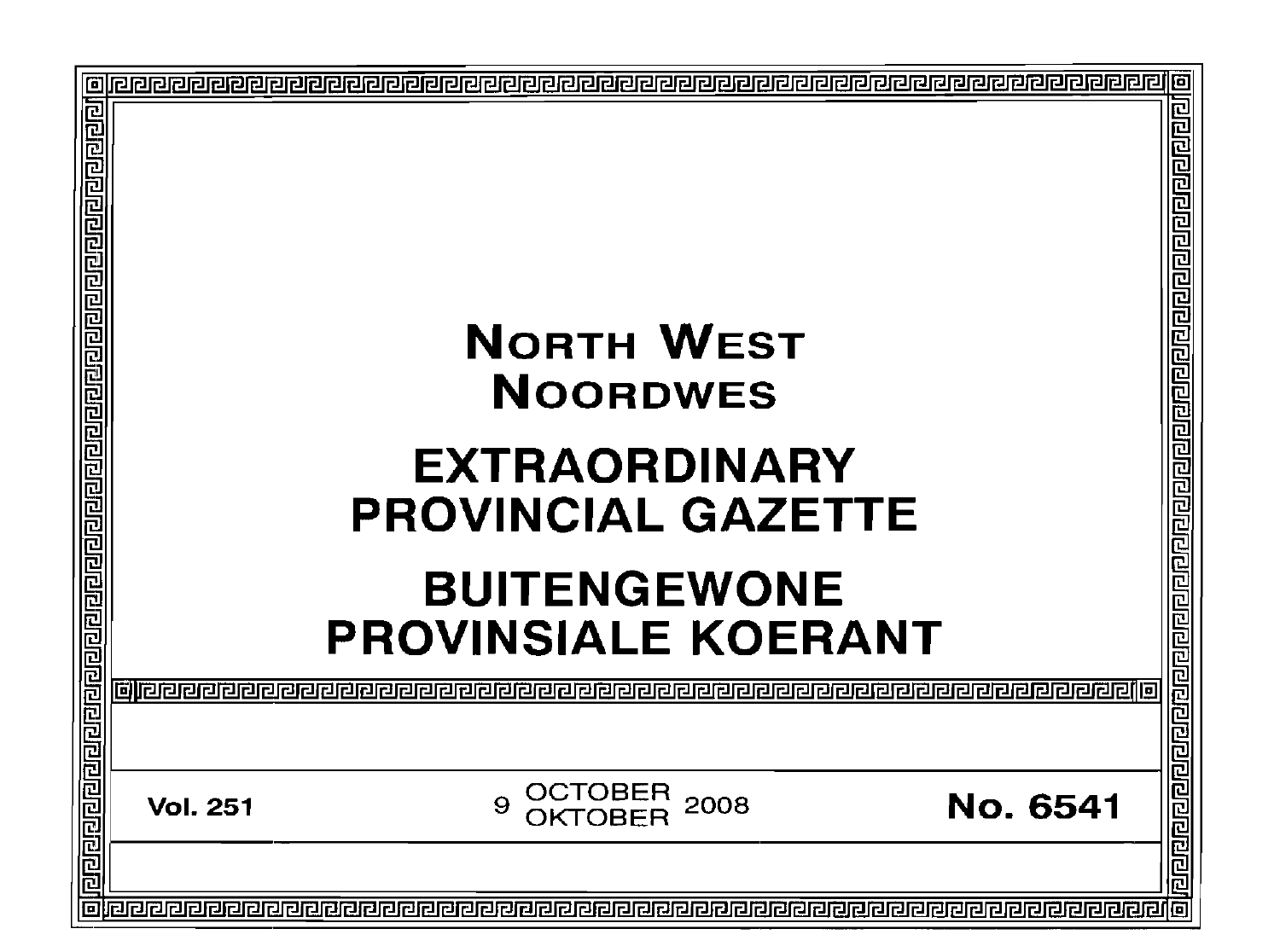|     | <b>CONTENTS · INHOUD</b> |             |                |
|-----|--------------------------|-------------|----------------|
| No. |                          | Page<br>No. | Gazette<br>No. |
|     | <b>GENERAL NOTICE</b>    |             |                |
| 579 |                          |             | 6541           |